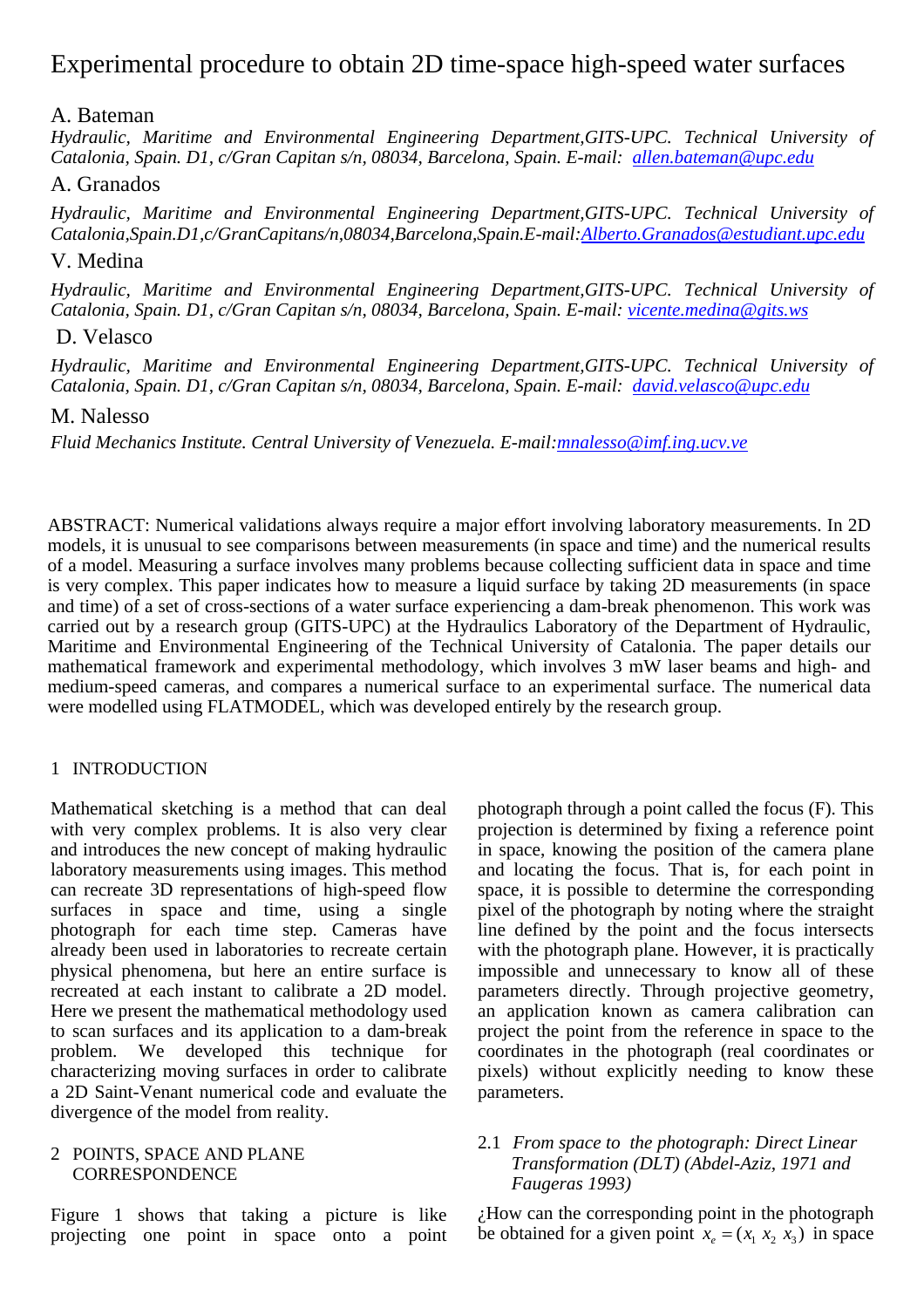in any reference  $R_e$  (Figure 1)? If we know the equation of the photograph plane  $\overline{\Pi}_f$  :  $ax + by + cz + d = 0$ , and the coordinates of the focus  $F = (F1 \t F2 \t F3)$ , then the point to be determined in the reference  $R_e$  is given by the intersection of the line<br>  $r : (xy z) = F + \lambda (F - x^e)$  with the plane  $r : (xy z) = F + \lambda (F - x^e)$  with the Π *<sup>f</sup>* (Figure 1). However, in addition to being nonlinear in the  $x_e$  coordinates, this equation depends on parameters that are impossible to define directly, i.e. the expression in the reference  $R_e$  for the photograph plane  $\Pi_f$  and the focus *F*. We need another way to find the projected point in the photograph.



Figure 1. Space and photograph reference.

Imagine that, instead of taking a space  $R_e$  as a reference, we take a reference  $R_c$  (Figure 2), which we will call the camera reference. The axis *z* of this reference is perpendicular to the plane  $\Pi_f$ , with origin at the focus *F*. This reference is located at a distance of 1 from the photograph plane (focal distance). In these conditions, the straight line *r* has the mathematical expression

 ${r}$ :  $(x \text{ y } z)_{\text{Re}} = \lambda (x1 \text{ x}2 \text{ x}3)_{\text{Re}}$  and the plane is  $\Pi_f : z_{fR} = 1$ . Therefore, their intersection is  ${Re}$ j  $x^{j}_{\{Re\}} = \left(\frac{x1}{x^{2}} - \frac{x2}{x^{2}}\right)^{2}$  $\left(\frac{x1}{x3} + \frac{x2}{x3} + 1\right)$ . Instead of projecting the point  $x^e(x_1, x_2, x_3)_{R_e},$  a multiple of it,  $\mu x^e = (\mu x_1 \mu x_2 \mu x_3)_{\{R_e\}}$ , is projected, which is the same as projecting  $x^e$ . This is because both points are in the same straight line,  $r = \lambda(x1 \times 2 \times 3)_{\text{Re}}$ , which is perpendicular to the projective plane  $\Pi_f$ . Therefore, the intersection with the plane is the same for both points.

Rather than relating points in the space with points in the plane, the idea is to relate the lines in  $\mathbb{R}^3$  that pass through the origin (F) to points of the plane  $\Pi_f$ . Thus, we can relate the direction of the straight line  $r = \lambda (x \lambda x^2 \lambda x^3)_{\text{Rec}}$ , which is the point

 $(x1 x2 x3)$ <sub>(Rc)</sub> and all of its multiples, with the point  $\frac{1}{2}$   $\frac{x}{2}$  1  $x1 \quad x$  $\left(\frac{x1}{x3} \frac{x2}{x3} 1\right)_{\{R_n\}}$  of the photograph plane.

 $\{R_c\}$ 3  $x3$   $\big|_{\{R_c\}}$ 



We must also project straight lines that are parallel to the plane  $\Pi_f$ . To do so, we must construct an abstract mathematical object that defines points of infinity or improper points. This is the vectorial space known as projective plane  $\mathbb{P}_2$ , which is the same as plane  $\Pi_f$ , except for the improper points that we cannot see but can manipulate algebraically. In  $\mathbb{P}_2$ , we can use the following homogeneous coordinates: if  $(x1 x2 x3) \in \mathbb{R}^3$  with  $x_3 \neq 0$ , the straight line will be represented by the point  $1 \stackrel{x_1}{\rightharpoonup} 0$ 2  $\left[1 \frac{x_1}{x_2} \right]$ . The improper points are then represented by points whose third component is equal to 0 in the

homogeneous coordinates. With the sole aim of grouping all the representative elements of  $\mathbb{P}_{2}$  in one element, it is common to use the generalized coordinates. This consists in eliminating the third coordinate when it is 1 (that is, when the point is not improper). Then, the rest of the coordinates are represented as:

$$
(X_1 X_2) = \left(\frac{x_1}{x_3} \frac{x_2}{x_3}\right)
$$
. Whenever we work with

improper points, which implies using a plane that is parallel to the photograph and passes through the focus F, it makes no sense. In such a case, we work with the region of  $\mathbb{P}_2$  called *D*, which corresponds to the photograph paper and does not contain improper points.

We can identify the generalized coordinates  $(X_1 X_2)_{R_f} \in \mathbb{P}_2$  as the point  $x_f$  in real coordinates in the photo reference. This reference is obtained by orthogonally projecting the axes  $x - y$  of the camera reference over the plane  $\Pi_f$  (Figure 2). That is,

$$
x_f = (X_1 \, X_2)_{\{R_f\}} \in \mathbb{R}_2 \, .
$$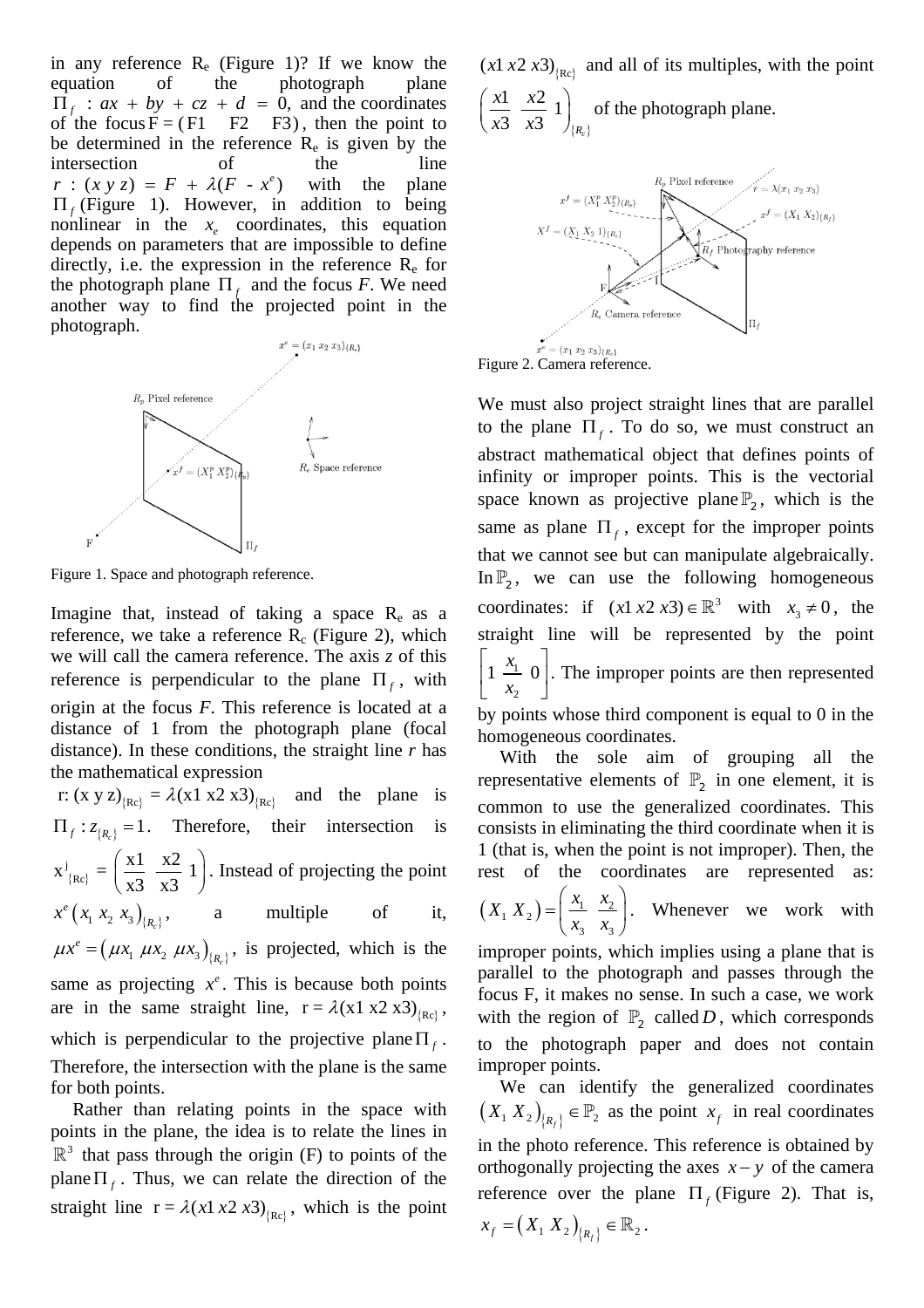Now we want to work with a reference  $R_p$  (pixel) reference) other than  $R_f$ , with the origin in the upper-left corner of the photograph (see Figure 2), in which the points of the photograph are expressed in pixels. A new change of reference must therefore be added.

A change of reference in the plane can be written in matrix form as

$$
\begin{pmatrix} X_1^p \ X_2^p \end{pmatrix}_{R_p} = \begin{pmatrix} r_{11} & r_{12} & t_x \ r_{21} & r_{22} & t_y \end{pmatrix} \begin{pmatrix} X_1 \ X_2 \ 1 \end{pmatrix}_{\{R_f\}}
$$
 (1)

in which the vector  $(t_x, t_y)$  represents the translation of the origin and the matrix  $(r_{ij})$ <sub>ij</sub> represents the basis change due to the rotation of the axis system. Before performing the transformation in  $\mathbb{R}_2$ , it is a good idea to perform another change of reference in the projective plane. Thus, in homogeneous coordinates, the change takes the form of a linear application,  $\Phi_2$ , of  $\mathbb{P}_2$ .

$$
\begin{pmatrix} X_1^p \\ X_2^p \\ 1 \end{pmatrix}_{\{R_p\}} = \begin{pmatrix} r_{11} & r_{12} & t_x \\ r_{21} & r_{22} & t_y \\ 0 & 0 & 1 \end{pmatrix} \begin{pmatrix} X_1 \\ X_2 \\ 1 \end{pmatrix}_{\{R_f\}}
$$
 (2)

Hitherto we have seen how to relate points in space with those of the photograph if the former are expressed in some reference denoted by  ${R<sub>c</sub>}$ (camera reference). However, as detailed above, it is impossible to have the points in  $\mathbb{R}^3$  in that reference because they depend on the position of the focus and the photograph plane, which cannot be determined directly.

If we have properly selected the points at reference  ${R<sub>e</sub>}$  (Figure 1), and we assume that there exists an application that passes the points from  ${R<sub>e</sub>}$  to  ${R<sub>e</sub>}$ , this is a change of reference in  $\mathbb{R}<sup>3</sup>$ similar to (1) but in  $\mathbb{R}^3$  instead of  $\mathbb{R}^2$ .

$$
\begin{pmatrix} x_1^c \\ x_2^c \\ x_3^c \end{pmatrix}_{\{R_c\}} = \begin{pmatrix} r_{11} & r_{12} & r_{13} & t_x \\ r_{21} & r_{22} & r_{23} & t_y \\ r_{31} & r_{32} & r_{33} & t_z \end{pmatrix} \begin{pmatrix} x_1 \\ x_2 \\ x_3 \\ x_4 \end{pmatrix}
$$
 (3)

Like (2), it can change the reference in  $\mathbb{R}^3$  into a linear application from  $\mathbb{P}_3$  to  $\mathbb{P}_3$ .

$$
\begin{pmatrix} x_1^c \\ x_2^c \\ x_3^c \\ 1 \end{pmatrix}_{\{R_c\}} = \begin{pmatrix} r_{11} & r_{12} & r_{13} & t_x \\ r_{21} & r_{22} & r_{23} & t_y \\ r_{31} & r_{32} & r_{33} & t_z \\ 0 & 0 & 0 & 1 \end{pmatrix} \begin{pmatrix} x_1 \\ x_2 \\ x_3 \\ x_3 \\ 1 \end{pmatrix}_{\{R_c\}}
$$
 (4)

By calling this linear application  $\Phi_1$ , we can define a linear application A from  $\mathbb{P}_3$  to  $\mathbb{P}_2$ .

The composition  $\Phi_1 \circ A \circ \Phi_2$  as a linear application *M* between  $\mathbb{P}_3$  and  $\mathbb{P}_2$  includes the changes of reference and the projection in a strict sense. Therefore, this method is called Direct Linear Transformation (DLT).

The linear transformation can be written as

$$
\begin{bmatrix} n.X_1^p \\ n.X_2^p \\ n \end{bmatrix} = \begin{bmatrix} m_{11} & m_{12} & m_{13} & m_{14} \\ m_{21} & m_{22} & m_{23} & m_{24} \\ m_{31} & m_{32} & m_{33} & m_{34} \end{bmatrix} \begin{bmatrix} x_e^e \\ x_2^e \\ x_3^e \\ x_4^e \\ 1 \end{bmatrix}
$$
 (5)

in which  $M = (m_{ij})_{ij}$ .

Why does *n* appear here? It was omitted in the previous reasoning. In fact, a change of reference in  $\mathbb{R}^2$  is assumed to be a basis change in  $\mathbb{P}_2$  in homogeneous coordinates. However, changes of this sort are determined by just three points in  $\mathbb{R}^3$ , except for proportionality factors. The *3x3* basischange matrix  $\Phi_2$  gives three points of  $\mathbb{R}^3$  to determine a basis change in homogeneous coordinates in  $\mathbb{P}_2$ . However, four points are needed to determine the transformation uniquely. The same occurs in a change of reference in  $\mathbb{R}^3$ . Five points of  $\mathbb{R}^4$  are needed to uniquely determine a basis change in  $\mathbb{P}_3$ , but only four points are given: the three vectors of the coordinates and the origin. Then, *n* represents the two proportionality factors of the basis change that are omitted. .

Therefore, a projection of a point from  $\mathbb{R}^3$  over a plane  $\Pi_f$  is determined by a linear application *M* of  $\mathbb{P}_3$  in  $\mathbb{P}_2$ , except for a proportionality factor *n*. That is, the third coordinate of a point in  $\mathbb{P}_2$  obtained by applying *M* is not equal to 1. To obtain $(X_1^p, X_2^p)$ , the first two coordinates of the obtained point are divided by the third component when changing from  $\mathbb{P}$ , to  $\mathbb{R}^2$ .

Finally, the matrix *M* can be obtained numerically by relating known points in space with points in the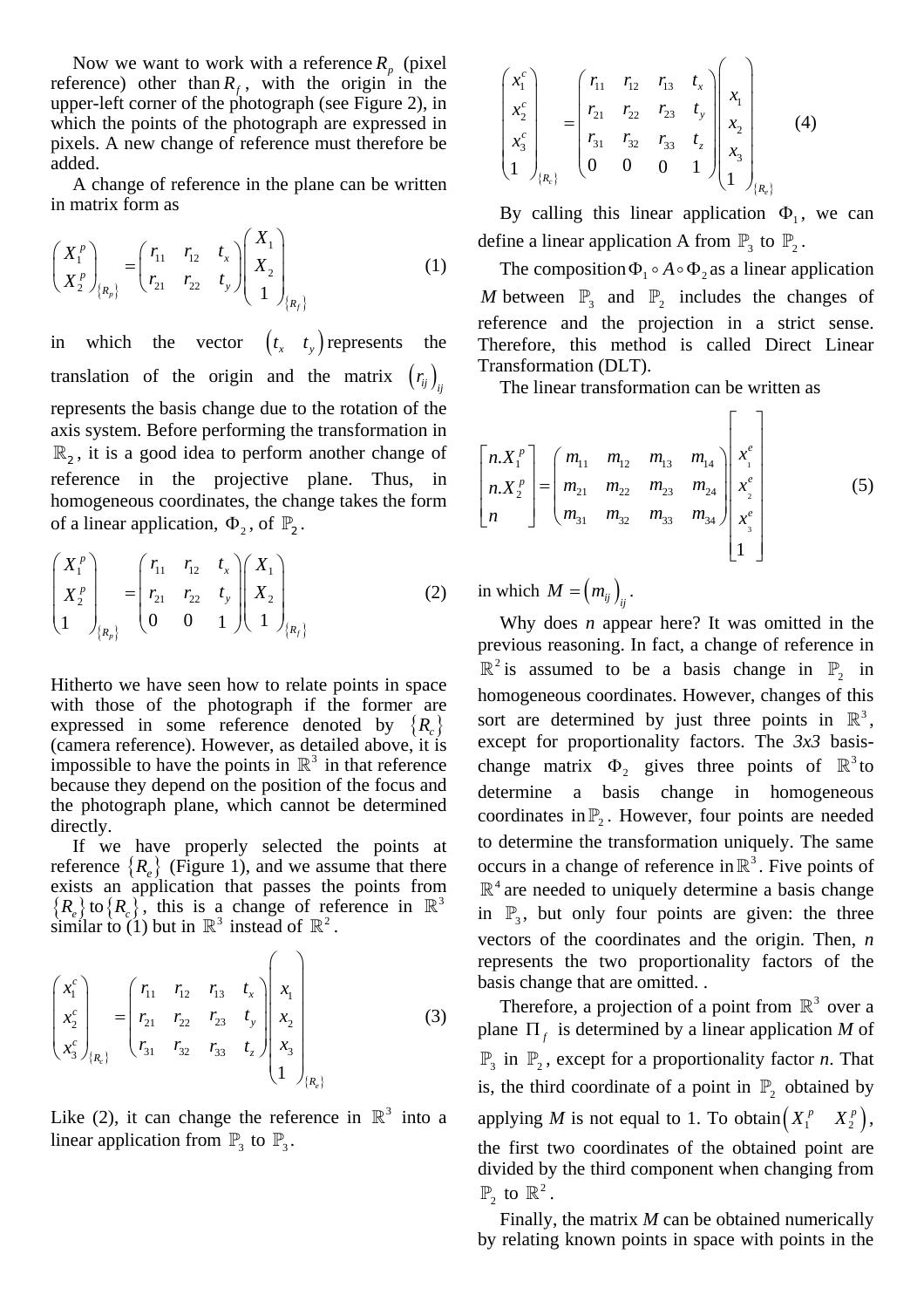photograph. This process is known as camera calibration.

#### 2.2 *From the photograph to space: the inverse process (Hatze, 1988) or (Chen, 1994)*

Once we have obtained the projectivity that connects the points in space with the points in the photograph through the focus, we can use the inverse process to obtain the point we need. However, a given point in the photograph plane is not represented by a single point in space but by a whole line projected through it. We need more information about the position of the point to be determined in space – for example, a plane that it belongs to.

Algebraically, the matrix *M* is not square, and it makes no sense to evaluate the inverse, at least not without limiting the starting space  $\mathbb{P}_3$  to the homogenized points of  $\mathbb{R}^3$  located in a certain plane. Then, the dimension of the arriving and starting space equals converting the projectivity in an isomorphism between the projective spaces.

From a practical point of view, it is a good idea to request that the points to be surveyed belong to a certain known plane.

Imagine that we know the projection matrix transformation *M* and that the point to be determined in  $\mathbb{R}^3$ ,  $(x_1, x_2, x_3)$ , belongs to a known plane defined by the equation  $\Pi : ax_1 + bx_2 + cx_3 + d = 0$ . In homogeneous coordinates, the point  $x^f$  can be written as  $x^f = \begin{bmatrix} X_1 & X_2 & 1 \end{bmatrix}$  and the plane can be written as

$$
\Pi : ax_1 + bx_2 + cx_3 + dx_4 = 0 \tag{6}
$$

The point to be determined is  $x^e = \begin{bmatrix} x_1 & x_2 & x_3 & x_4 \end{bmatrix} \in \mathbb{P}^3$  anti-image by *M* of  $x^f$ (in homogeneous coordinates) that fits equation (6). Using points  $x^f$  and  $x^e$ , the following equation is obtained from (5):

$$
\begin{cases}\n1 = m_{31}x_1 + m_{32}x_2 + m_{33}x_3 + m_{34}x_4 \\
X_1 = m_{11}x_1 + m_{12}x_2 + m_{13}x_3 + m_{14}x_4 \\
X_2 = m_{21}x_1 + m_{22}x_2 + m_{23}x_3 + m_{24}x_4\n\end{cases}
$$
\n(7)

In some way,  $x_4$  plays the role of *n* in equation (5). If  $a \neq 0$ , we can write:

$$
x_1 = -\frac{bx_2 + cx_3 + dx_4}{a} \tag{8}
$$

By substituting the value of (8) in (7), the following system is obtained in matrix notation:

$$
\begin{bmatrix} X_1 \\ X_2 \\ 1 \end{bmatrix} = \begin{bmatrix} \left( m_{12} - \frac{m_{11}b}{a} \right) + \left( m_{13} - \frac{m_{11}c}{a} \right) + \left( m_{14} - \frac{m_{11}b}{a} \right) \\ \left( m_{22} - \frac{m_{21}b}{a} \right) + \left( m_{23} - \frac{m_{21}b}{a} \right) + \left( m_{24} - \frac{m_{21}b}{a} \right) \\ \left( m_{32} - \frac{m_{31}b}{a} \right) + \left( m_{33} - \frac{m_{31}b}{a} \right) + \left( m_{34} - \frac{m_{31}b}{a} \right) \end{bmatrix} \begin{bmatrix} x_2 \\ x_3 \\ x_4 \end{bmatrix}
$$
\n(9)

in which the matrix of (9) is the restriction for  $\Pi$  of *M*, which is square, and it is possible to find the points  $x_2, x_3$  and  $x_4$  ( $x_1$  is defined by the known plane  $\Pi$  through (8)). To obtain the point  $x_e$ , the homogeneous coordinates  $(x_1 \ x_2 \ x_3 \ x_4)$  are divided by  $x_4$  to obtain 1 in the last element or coordinate. That is, it is de-homogenized:

$$
\begin{pmatrix} x_1^e & x_2^e & x_3^e \end{pmatrix} = \frac{\left( -\frac{bx_2 + cx_3 + dx_4}{a} x_2 x_3 \right)}{x_4} \tag{10}
$$

To sum up, given a point in the photograph  $x^f = [X_1 \ X_2] \in \mathbb{R}^2$ , it is homogenized to obtain  $x^f = \begin{bmatrix} X_1 & X_2 & 1 \end{bmatrix} \in \mathbb{P}^2$ .

Then,  $x^e = \begin{bmatrix} x_1 & x_2 & x_3 & x_4 \end{bmatrix} \in \mathbb{P}^3$  is calculated using equations (8) and (9). Finally, it is de-homogenized  $\begin{pmatrix} x_1 & x_2 & x_3 \end{pmatrix}$ 

to obtain 
$$
x^e = (x_1^e \quad x_2^e \quad x_3^e) = \left(\frac{x_1}{x_4} \quad \frac{x_2}{x_4} \quad \frac{x_3}{x_4}\right) \in \mathbb{R}^3
$$
.

# 2.3 *Determining the matrix M or projectivity: Camera calibration*

In the system of equations (5), the unknowns are the parameters of the  $M$  matrix  $m_{ii}$ . For each point in space  $(x_1, x_2, x_3)$  and its correspondents in the photograph  $(X_1 \ X_2)$ , two equations (solved for *n*) can be obtained as follows:

$$
m_{31}x_1X_1 + m_{32}x_2X_1 + m_{33}x_3X_1 + m_{34}X_1
$$
  
\n
$$
-m_{11}x_1 - m_{12}x_2 - m_{13}x_3 - m_{14} = 0
$$
  
\n
$$
m_{31}x_1X_2 + m_{32}x_2X_2 + m_{33}x_3X_2 + m_{34}X_2
$$
  
\n
$$
-m_{21}x_1 - m_{22}x_2 - m_{23}x_3 - m_{24} = 0
$$
\n(11)

At first glance, then, it seems that we will need the correspondence of at least six points in space and six points in the photograph, since there are twelve unknowns and each pair of points gives two equations.

Nevertheless, the system defined by (11) is homogeneous, and a trivial solution  $m_{ii} = 0$  always exists. In fact, the value of  $n$  is undetermined because it has a value of zero, which makes no sense.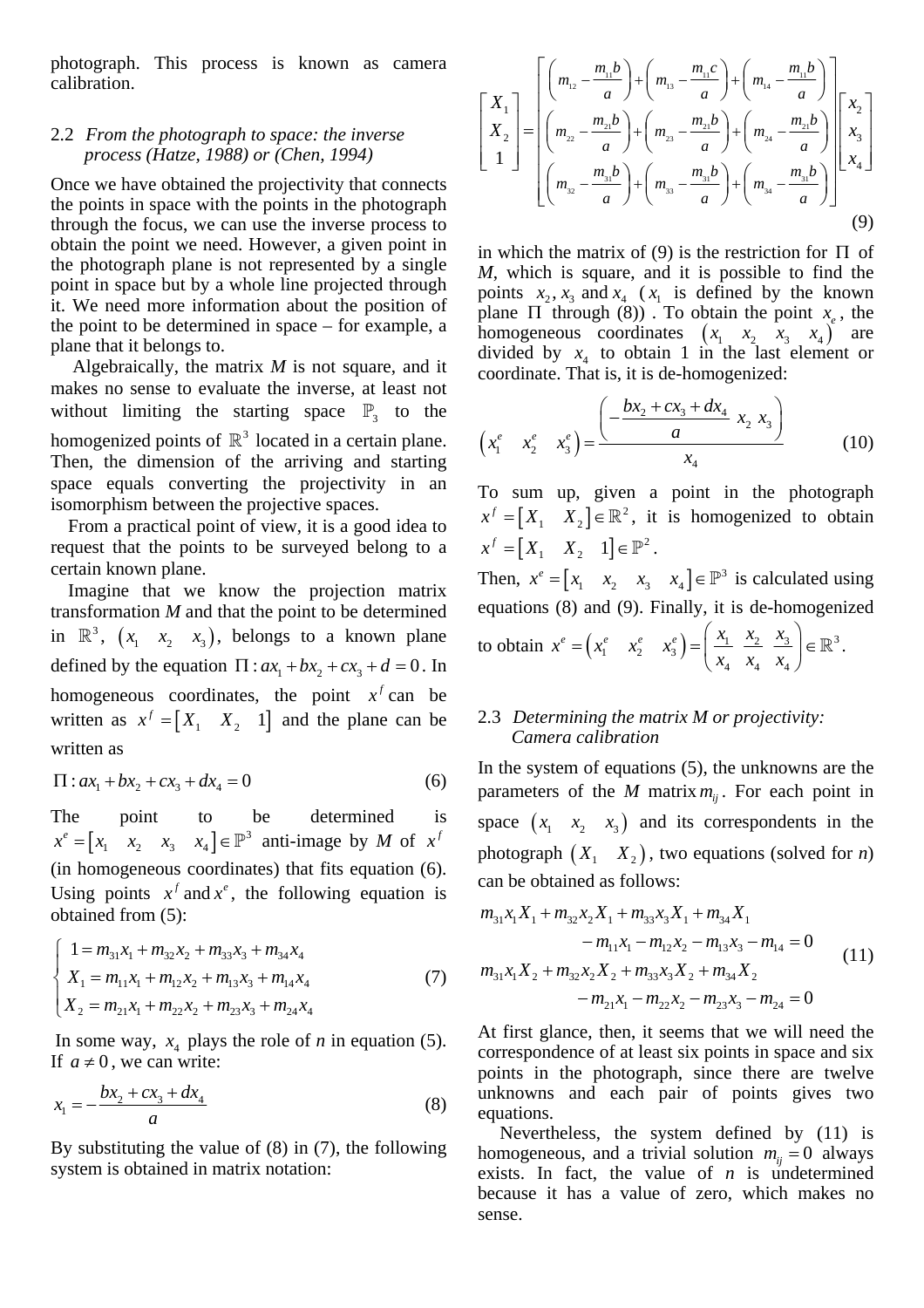If this parameter *n* does not exist, we can determine the values of  $m<sub>ij</sub>$  simply by giving four points. However, this is not the case. In order to solve the problem, we must therefore add a restriction to the matrix *M*.

Suppose we have the points in space expressed in the camera reference used above (Figure 2). In these circumstances, the matrix projection *M* has the following form (Faugeras, 1993), (Olagué, 2001):

$$
M_c = \begin{pmatrix} -f & 0 & u_0 & 0 \\ 0 & -f & v_0 & 0 \\ 0 & 0 & 1 & 0 \end{pmatrix}
$$
 (12)

where  $(u_0, v_0)$  are the coordinates of the centre of the photograph (focus projection) in the pixel system and *f* is the focal (Chen, 1994). This matrix corresponds to  $M_c = \Phi_2$ . To work in the reference  $\mathbb{R}^3$ ,  $\{R_e\}$ , *M* can be composed with the basis change  $\Phi_{1}$ , that is:

$$
M = M_c \cdot \Phi_1 \tag{13}
$$

in which

$$
\Phi_{1} = \begin{pmatrix} r_{11} & r_{12} & r_{13} & t_{x} \\ r_{21} & r_{22} & r_{23} & t_{y} \\ r_{31} & r_{32} & r_{33} & t_{z} \\ 0 & 0 & 0 & 1 \end{pmatrix} = \begin{pmatrix} r_{1} & t_{x} \\ r_{2} & t_{y} \\ r_{3} & t_{z} \\ 0 & 1 \end{pmatrix}
$$
(14)

is the basis change in  $\mathbb{P}_3$  in Equation (4).

This decomposition makes it possible to find a projection matrix *M* through the intrinsic parameters  $(M<sub>c</sub>)$  and extrinsic parameters  $(\Phi<sub>1</sub>)$  of the camera.

The submatrix  $\Phi_1(r_i)_{(i)}$ , in which  $r_i$  is a row vector of a composition of rotations, requires that  $\Vert r_3 \Vert = 1$  (Pizarro, 2005). From (13), it follows that

$$
\sqrt{m_{31}^2 + m_{32}^2 + m_{33}^2} = 1\tag{15}
$$

With this restriction, there are now eleven unknowns instead of twelve. The new unknown matrix can be written as: (Chen, 1994)

$$
L = \begin{pmatrix} \frac{m_{11}}{m_{34}} & \frac{m_{12}}{m_{34}} & \frac{m_{13}}{m_{34}} & \frac{m_{14}}{m_{34}} \\ \frac{m_{21}}{m_{34}} & \frac{m_{22}}{m_{34}} & \frac{m_{23}}{m_{34}} & \frac{m_{24}}{m_{34}} \\ \frac{m_{31}}{m_{34}} & \frac{m_{32}}{m_{34}} & \frac{m_{33}}{m_{34}} & 1 \end{pmatrix} = \begin{pmatrix} L_1 & L_2 & L_3 & L_4 \\ L_5 & L_6 & L_7 & L_8 \\ L_9 & L_{10} & L_{11} & 1 \end{pmatrix}
$$

 $(16)$ 

By pairing *n* points in space  $(x_i, y_i, z_i)$ , with *n* points in the photograph  $(X_i \ Y_i)$  and applying the change of variables to  $(11)$ , the new system to be solved is made up of a system with eleven unknowns and 2*n* equations, as:

$$
\begin{pmatrix}\nx_i & y_i & z_i & 1 & 0 & 0 & 0 & 0 & -x_i.X_i & -y_i.X_i & -z_i.X_i \\
0 & 0 & 0 & 0 & x_i & y_i & z_i & 1 & -x_i.Y_i & -y_i.Y_i & -z_i.Y_i \\
& & & & \vdots & & & \\
(L_1 & L_2 & \cdots & L_{10} & L_{11})^T = (X_i & Y_i & \cdots)^T & & & \\
& & & & & & (17)\n\end{pmatrix}
$$

This system is over-determined and can be solved using the least-squares method.

Once the system has been solved, to recover the projective matrix *M*, it follows that:

$$
M = \frac{1}{\sqrt{L_9^2 + L_{10}^2 + L_{11}^2}} \begin{pmatrix} L_1 & \cdots & \cdots & L_4 \\ \vdots & \ddots & \ddots & \vdots \\ L_9 & \cdots & \cdots & L_{12} \end{pmatrix}
$$
 (18)

thereby undoing the change of variables and imposing the restriction (15).

### 3 EXPERIMENTAL SET-UP

#### 3.1 *Flume dam break*

We studied the changes over time in water-surface position (height) caused by suddenly opening the gate. The experiment involved high-speed movements in the water surface, which were recorded with two different digital cameras: a highspeed Basler camera and a medium-speed Lumenera camera.



Figure 3. Flume and platform set-up and the positions of cameras, with dimensions in cm.

The first experiment was a typical one. A flume filled with water was controlled by a sluice gate and connected directly to a platform, as shown in Figure 3. The platform was initially dry. The gate was removed manually from its original position and water flowed from the flume to the platform. The flume used in the first experiment was 9 m long, 40 cm wide and 60 cm high. It was tilted from 0 to 27º.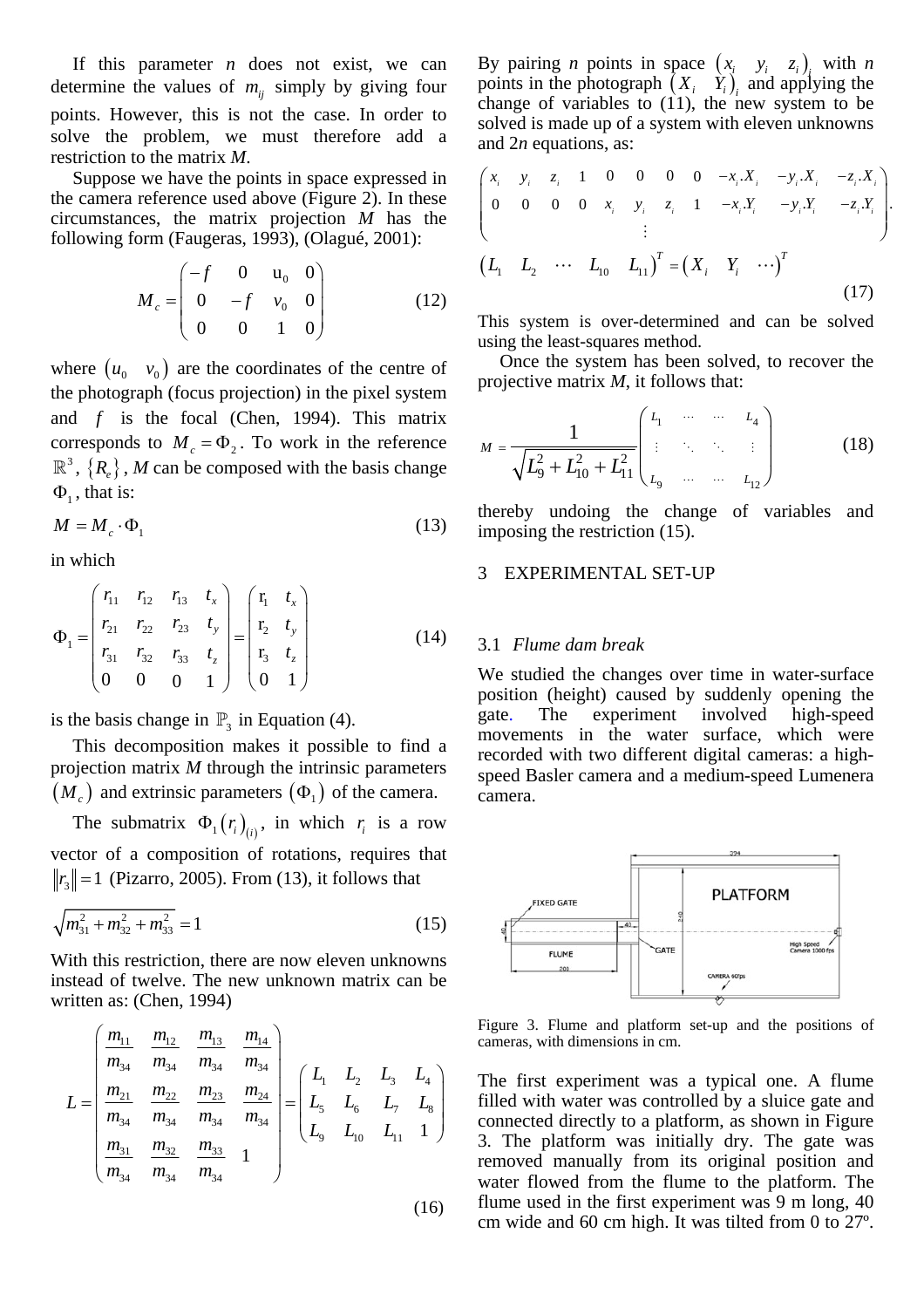The flume ended at a platform 4 m long, 2.4 m wide and 60 cm tall. In this experiment, the effective flume length was just 2 m (Figure 3). A fixed volume of water was held between two gates about 2 m apart. This part of the flume was connected to the platform by a manual sluice gate. A 50 cm deep volume of water was held.

Between 5 and 10 parallel laser beams were placed vertically over the platform, generating lines perpendicular to the flume axis in order to obtain cross-sections of the water surface. The water was mixed with milk at a concentration of 2% so that it would reflect the laser beams and make it possible to take photographs. Higher concentrations of milk caused more reflection, and lower concentrations allowed the light to penetrate the mixing fluid to a greater degree. We tried out different mixtures and found that the minimum concentration of milk was about 2% by volume. This allowed us to use as little milk as possible and obtain strips of light that were not too thick, thus preventing them from overlapping.

The Basler camera can capture images at up to 1000 fps with a resolution of 1200x1000 pixels or more, depending on the frame size. The Basler camera used normal Nikon lenses that produce highquality images without optical aberration. The Lumenera camera had higher luminescence than the Basler because its lens had higher luminescence and also because the Basler's minimum shooting frequency was higher. The Lumenera had a wideangle lens, which caused significant image deformation, which had to be corrected. A new MATLAB code was produced to correct this aberration.



Figure 4. Lasers and general view of the experimental set-up.

A series of photographs of the light reflecting from the mixture were taken and processed. The idea was to obtain different cross-sections of the surface using the laser beams, in order to reconstruct the surface at each time step. We could not use many lasers because the beams could have overlapped and the

numerical process would have failed. A minimum distance was therefore maintained between lasers.

# 3.2 *Camera position*

The cameras were placed in such a way that the projection of the laser beams in the film did not cross at any time. They needed to be able to perceive water-level fluctuations accurately. In our experiments, the camera angle ranged from 20 to 30º. The camera distance depended on the area being analysed. Neither the distance nor the angle mattered because the camera needed to be calibrated and there were intrinsic values throughout the process.

# 3.3 *Camera calibration*

Once the aberration had been corrected, the camera needed to be calibrated. As mentioned above, at least six points must be identified in the space of known coordinates and correlated with six points in the photograph in order to determine the *M* projection matrix. As a calibration object, we used a meshed box located in a known position (**¡Error! No se encuentra el origen de la referencia.**5).

The points in the space used to calibrate the camera were located throughout the volume of study in order to avoid extrapolation problems that would increase the estimation error. We used a set of points taken from different positions of the meshed object in the area of interest.

# 3.4 *Detection of laser beams*

There are various techniques for finding the pixels that belong to a laser beam in a photo. Depending on the quality of the photograph, the layout of the laser beams, the contrast of the beams, the background of the image and other factors, one technique may be better than another. All techniques require a prefiltering or post-filtering process. Here we present two different techniques, detection by maximum and morphological image treatment, which we applied to two cameras that observed the same experiment from different positions. Frontal (Basler) and lateral (Lumenera) points of view were used in the subsequent analysis, as shown in **¡Error! No se encuentra el origen de la referencia.**6.

The frontal view had certain advantages over the lateral view. The main advantage lies in the layout of the laser beams in the photograph. It was easy to apply an intuitive technique to detect the maximum of the column of pixels (by colour index), which match up with the laser beams.

The photograph resolution of the Basler camera was higher than that of the Lumenera camera. The area of study occupied the entire frame area and we were able to obtain more information about the process. However, in this specific example, the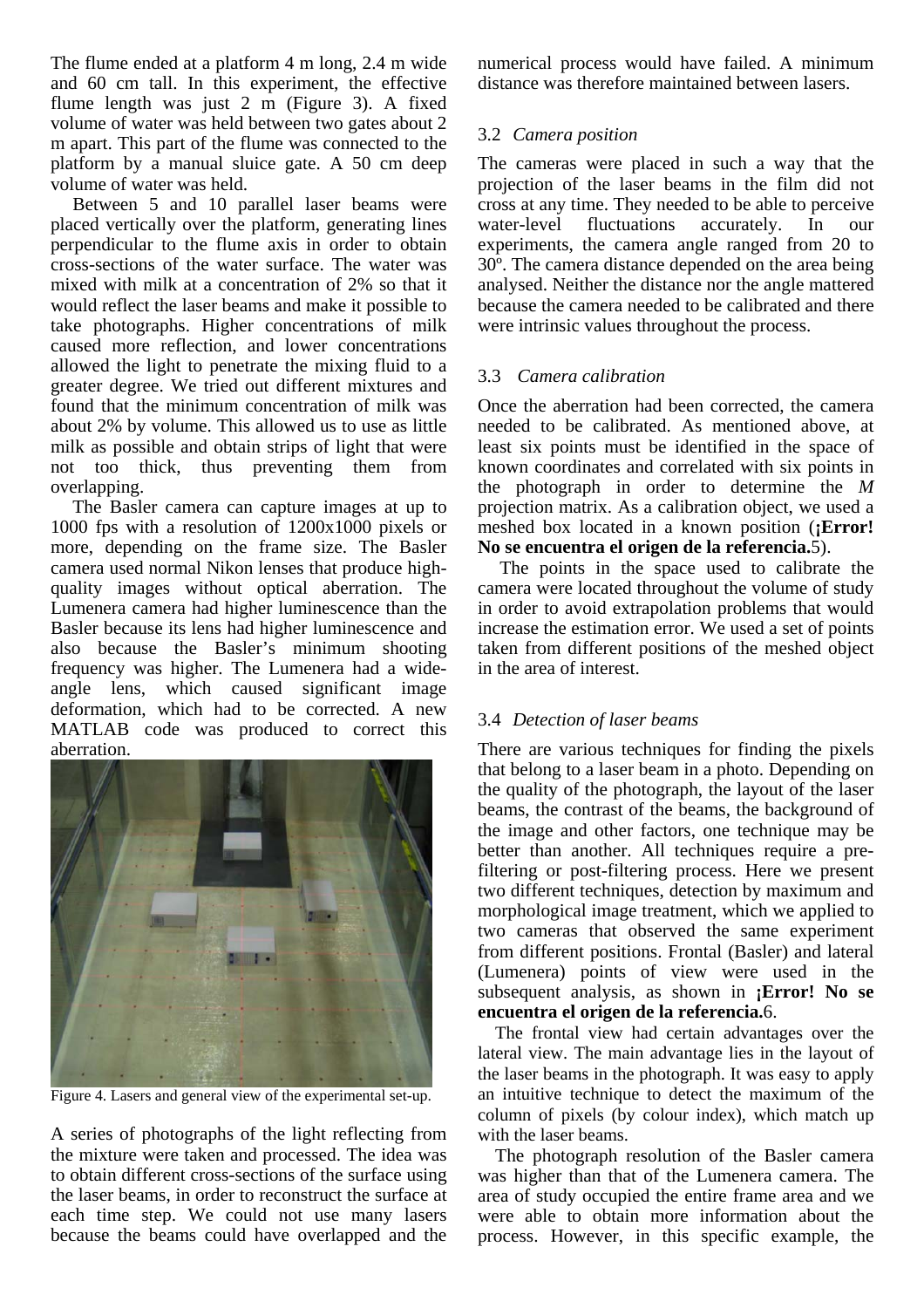frontal view presented a difficulty: the image could not describe the high lateral gradients of the flow as well as images from the lateral view did. See Figure 6 to appreciate this problem.



Figure 5. Meshed box used in the calibration procedure.

### 3.5 *Laser-beam detection techniques. Frontal view.*

First, we corrected the photograph by refining it. Because the illumination condition was poor, the Basler took the photographs with an artificial gain that introduced some noise, which appeared as fine vertical highlight lines. Because the analysis is performed by pixel columns, we needed to smooth the image horizontally. The selected filter presents a constant known as lag (*n/2*, where *n* is the order). Each pixel needed to be moved  $n/2$  to the left in order to restore the image. Figure 7 shows the graph of the pixel values of column 500 of the original photograph and the filtered data, which appears very smooth.



Figure 6. Frontal (left) and lateral (right) views.



Figure 7. Filtered signal of column 500 of the image matrix.

Once the image had been filtered, we studied it, for example, by focusing on the pixels of column 460, shown in Figure 8. The maximum intensity (points with a high value) corresponds to the intersection between column 460 and the laser beams. The signal progressively descends from left to right. This implies that the bottom part of the photograph is a little darker than the upper part. The six maximum points representing the position of the lasers cannot be obtained because there may be other relative maximums that do not correspond to a laser beam. A more detailed algorithm was applied in order to detect the laser beams. A new FIR filter was also applied to the image in order to smooth the highfrequency noise signal. Figure 9 shows column 460 after being filtered and selected according to the lowest second derivative. Once the column had been filtered, practically the only peaks that remained were those that needed to be determined. A series of different pre-processing steps were carried out on the image before it was in the best condition for the beams and the surface to be surveyed. That is, some pixels not correctly detected in the image needed to be eliminated, some maximums were not real, etc. After this process, Figure10 was obtained.

#### 3.6 *Laser-beam detection techniques. Lateral view.*

 Certain problems appeared in this situation. First, the resolution of the camera was lower (460x640) than that of the Basler, the lens was wide-angle and precision was lost because the density of information in the final image was lower. Second, the laser beams were seen in a tilted view and the detection of the maximum by columns was therefore discarded. A new technique, morphological image treatment, needed to be used in this image view (Serra, 1994).



Figure8. Pixel intensity distribution of column 460. The peaks are the laser beams.

The first step was to convert the image to a binary image by means of a threshold: 1 was given over a certain pixel threshold value and 0 was given to the rest. The threshold was chosen by reaching a compromise between losing good information and adding extra bad information. This made image treatment difficult, i.e. there were gaps in white areas, overlapping laser beams, etc. Figure 11 shows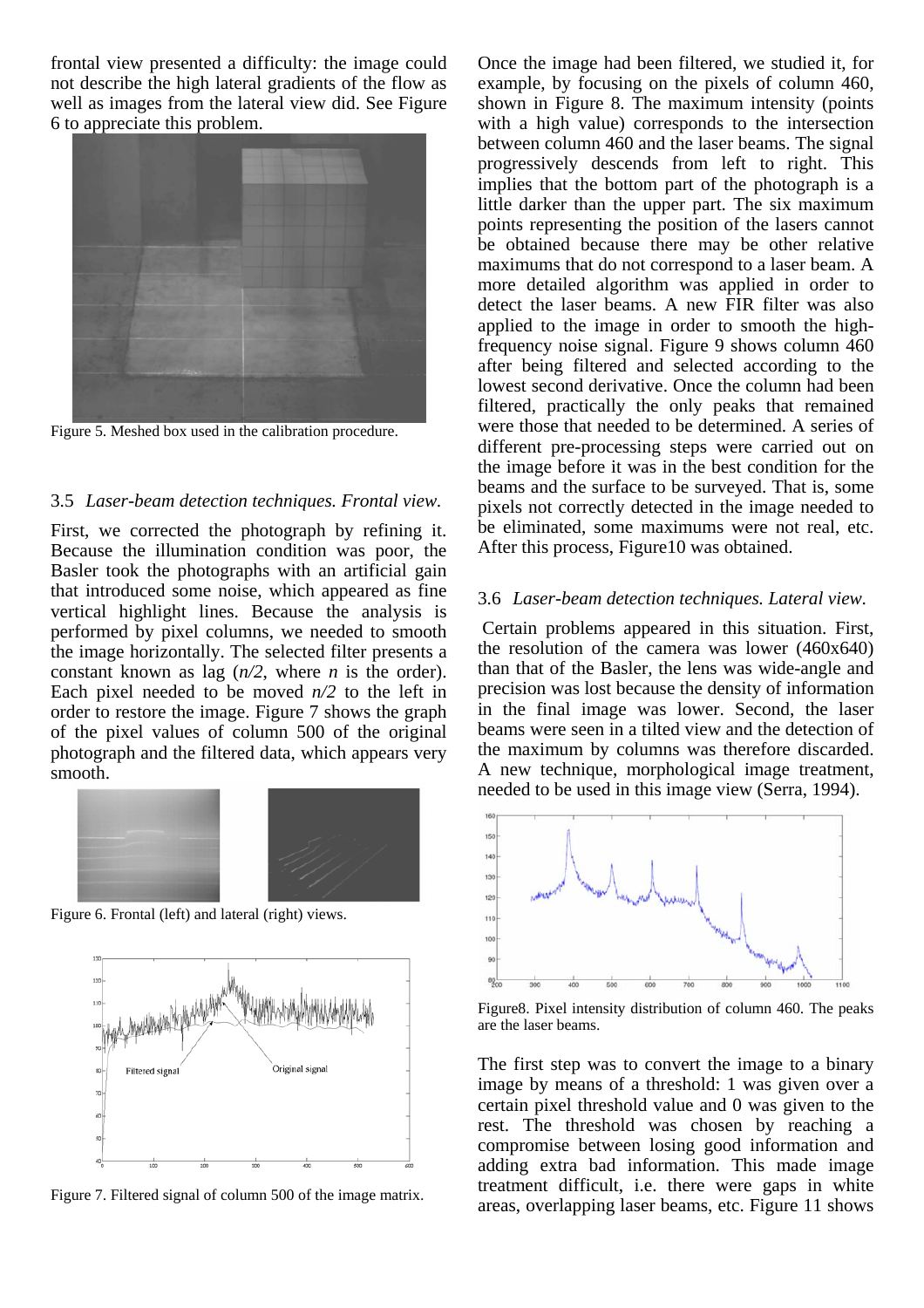the results obtained by applying different thresholds in the binary-conversion process.



Figure 9. Column 460 filtered, localized and ordered by the lowest second derivative.

Once the image had been processed, the skeleton of the image was found. First, however, we made a series of corrections, as in the frontal view. We eliminated some spurious points and groups of points that interfered with the detection of the main laser beams. To do this, we used a MATLAB image function called "*bwmorph*" with options such as "Clean, Fill or Spur". The image was then ready for the skeleton process.



Figure10. A frontal image taken by the Basler camera that has been treated mathematically.

We performed successive "*thinning*", so the lines became thinner and thinner and the border pixels were erased until no change was noticeable. We used MATLAB and the image function with the "thin inf" option. Finally, dendrite forms grew indiscriminately from the main laser beams, and we generated a new code to trim the skeleton. Figure 12 shows different skeletons obtained with different procedures.Another procedure that worked well was applying a filter, before applying the threshold, defined by the matrix

$$
h = \frac{1}{9} \begin{pmatrix} 0 & 0 & 1 & 1 & 1 \\ 0 & 1 & 1 & 1 & 0 \\ 1 & 1 & 1 & 0 & 0 \end{pmatrix}
$$
 (19)

which simply assigns the mean of the eight neighbours and itself and respects the laser direction.

Figure 12 shows that the application of this mean smoothes the line and fills the gaps. The threshold is therefore necessary to obtain the skeleton.

#### 4 RESULTS

We used frontal images taken with the Basler camera (Figure 10). The entire exercise involved 30 fps for 6 seconds.

Calibration**:** First, a vector *x* contains the calibration points in  $\mathbb{R}^3$  and *X* represents its correspondents in the photograph. In this example, we added 195 calibration points from three different calibration box positions and some points on the floor in order to obtain the matrix projection

A column vector *d* was declared to contain the coordinates of the laser planes. The curve *i* belonging to the plane  $x = d(i)$  was obtained.

Laser curve determination**:** If pixel value matrix A contains the photograph to be treated, the technique of maximum and the filter must be applied to smooth the image and to trim the dendrite forms attached to the main lines. Thus, we obtained a structure that had the proper pixel position and curve order.



Figure 11. The process of applying different thresholds (a to d) caused a loss of information. The lines appear to be cut.



Figure 12. Results for different procedures. Dendrites are attached to the main lines.

Surveying: We then obtained the coordinates in  $\mathbb{R}^3$ by applying the inverse transformation *M*, which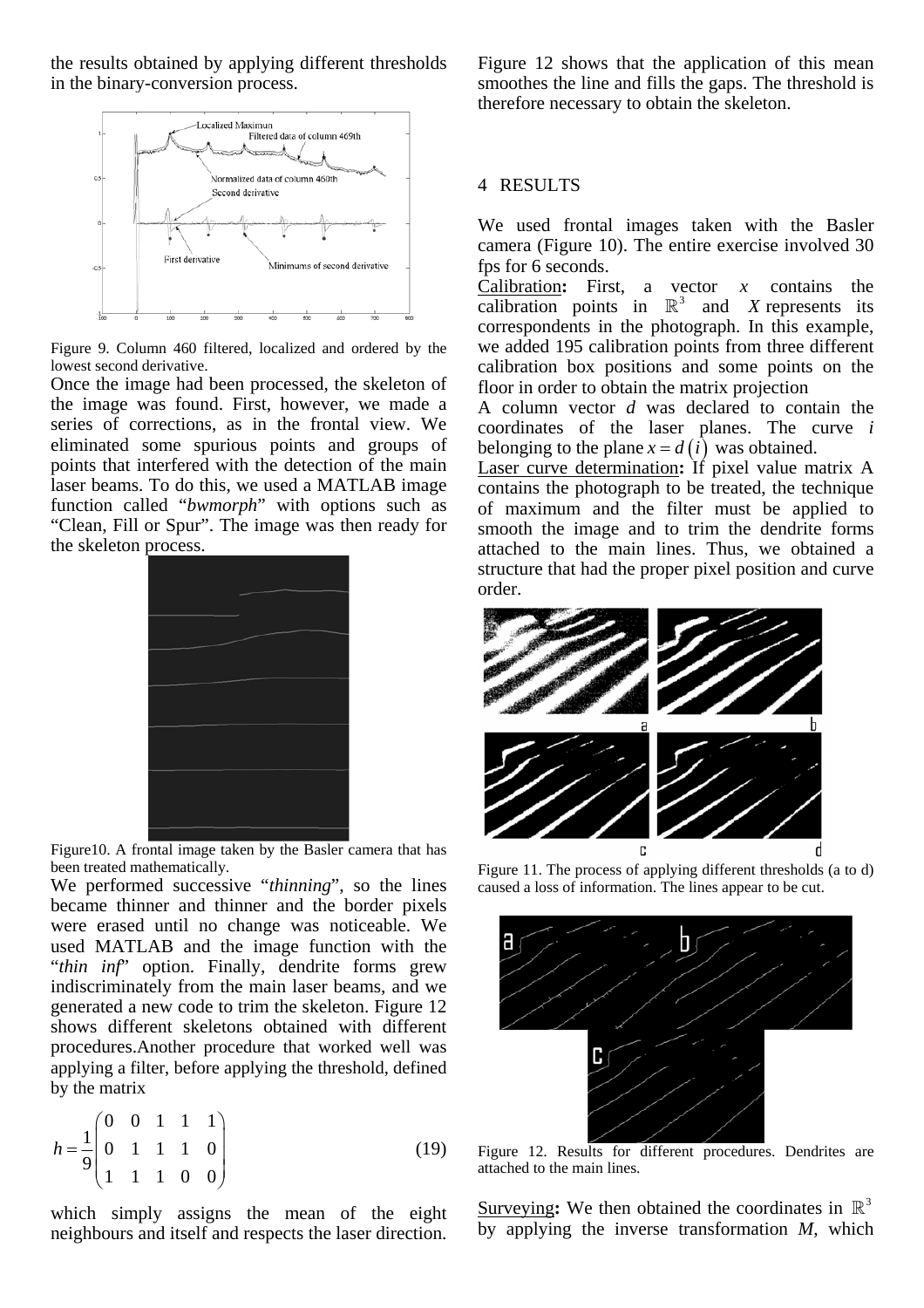converts pixel coordinates into real coordinates. Figure 13 presents the results, which show how the water formed a vertical wall near the exit wall.



Figure 13 Reconstruction of laser beams from the Lumenera camera.

*Results from the Basler camera position:* Due to the excellent position and high-quality information of the Basler camera, a numerical/experimental comparison is presented here. The mixture of water and milk flowed very quickly across the platform, producing a jet flow that increased in width from 40 to 240 cm. The front of the flow moved very quickly, close to 342 cm/s, which was faster than the theoretical value of 221 cm/s given by the Ritter solution.



 Figure 14. Result obtained by applying the mask given by the matrix of Equation (19).



2.45 s.



Figure 16. Numerical 3D water surface from FLATMODEL at 2.45 s.

Figure 15 and Figure show the experimental and numerical results respectively. The numerical data were taken from FLATModel, which was created by GITS (some aspects are discussed in Medina et al. 2006), and the experimental datea were obtained by interpolating Figure 13. The instant compared is 2.45 seconds after the flow passed the end of the flume. The numerical data has a smoother shape than the experimental data. Also, the flow of water is more vertical in the experimental images than in the numerical results. This is because reality is more complex than the 2D Saint-Venant solution. The vertical zones do not obey the Saint-Venant hypothesis. The shapes and heights appear similar in both representations but are slightly higher in the numerical results. The following comparison between experimental and numerical data refers to fan expansion. **¡Error! No se encuentra el origen de la referencia.** 17 shows all data below a height of 2 mm. The resulting angles are 36 and 23º for the numerical and experimental data respectively. The experimental fan opens faster than the numerical one.



Figure 17. Comparison of the fan in the experimental and numerical data.  $T = 2450$  ms. The data is cut off at a height of 2 mm.

Figure 18 and Figure 19 show the behaviour of the absolute error, which is calculated as the experimental data minus the numerical data. The numerical and experimental data agree throughout the area of study. The only regions that are very different are those which fail to meet the Saint-Venant conditions. Nevertheless, the comparison shows that the data that has an absolute error of less than 40% has a mean error of 13.9% throughout the area of study, whereas the data that has an absolute error of 20% has a mean error of 9%.